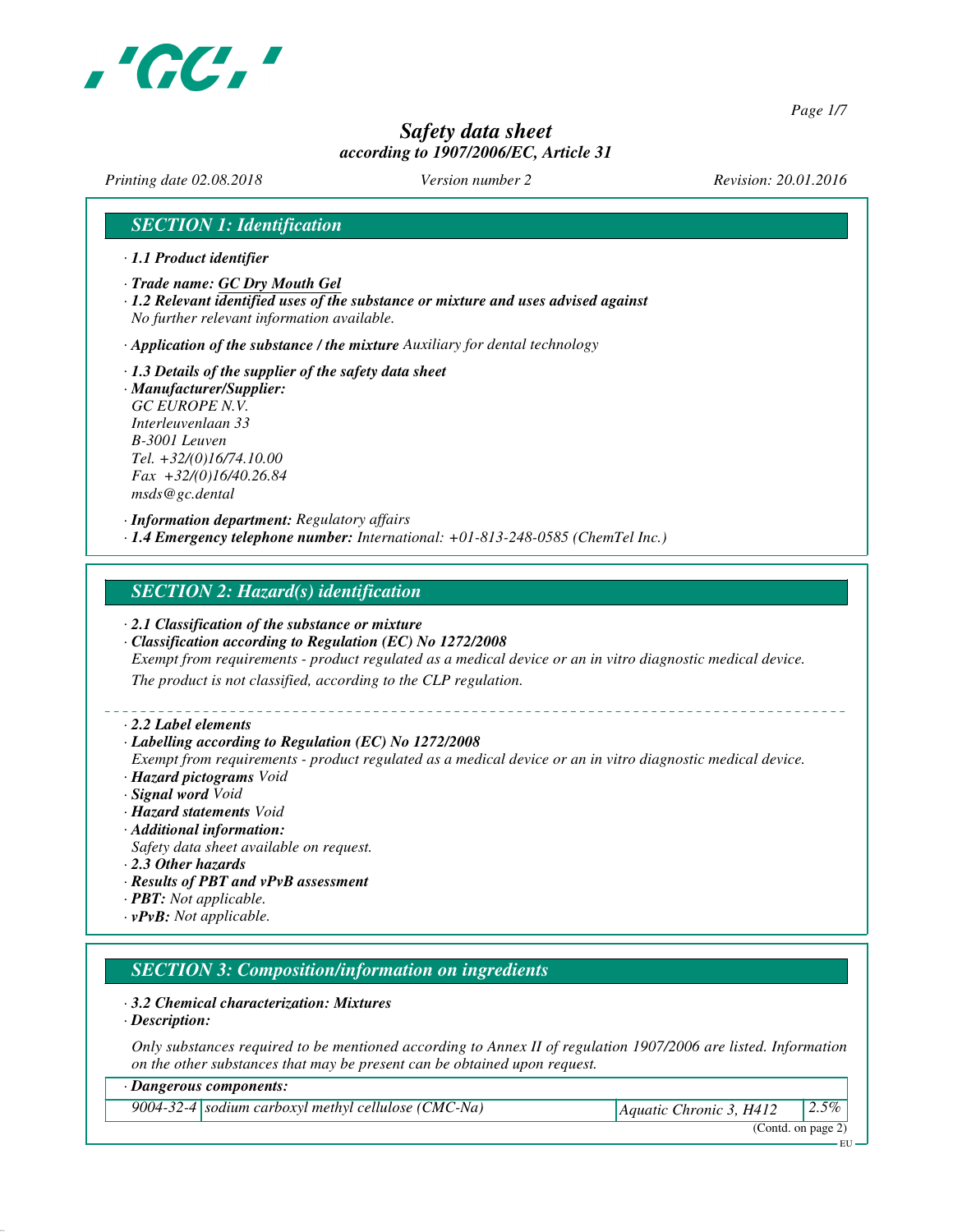*Printing date 02.08.2018 Version number 2 Revision: 20.01.2016*

*Trade name: GC Dry Mouth Gel*

*· Additional information: For the wording of the listed hazard phrases refer to section 16.*

(Contd. of page 1)

## *SECTION 4: First-aid measures*

*· 4.1 Description of first aid measures*

- *· General information:*
- *No special measures required.*
- *If symptoms persist consult doctor.*
- *· After inhalation: Take affected persons into fresh air and keep quiet.*
- *· After skin contact: Immediately rinse with water.*
- *· After eye contact:*

*Rinse opened eye for several minutes under running water. If symptoms persist, consult a doctor.*

*· After swallowing:*

*Rinse out mouth and then drink plenty of water. If symptoms persist consult doctor.*

*· 4.2 Most important symptoms and effects, both acute and delayed No further relevant information available.*

*· 4.3 Indication of any immediate medical attention and special treatment needed*

*No further relevant information available.*

## *SECTION 5: Fire-fighting measures*

- *· 5.1 Extinguishing media*
- *· Suitable extinguishing agents:*

*CO2, extinguishing powder or water spray. Fight larger fires with water spray or alcohol resistant foam. Use fire fighting measures that suit the environment.*

- *· For safety reasons unsuitable extinguishing agents: Water with full jet*
- *· 5.2 Special hazards arising from the substance or mixture*

*Formation of toxic gases is possible during heating or in case of fire.*

- *· 5.3 Advice for firefighters*
- *· Protective equipment: Wear self-contained respiratory protective device.*

*· Additional information*

*Dispose of fire debris and contaminated fire fighting water in accordance with official regulations.*

## *SECTION 6: Accidental release measures*

- *· 6.1 Personal precautions, protective equipment and emergency procedures Remove persons from danger area.*
- *· 6.2 Environmental precautions:*

*Do not allow product to reach sewage system or any water course.*

*Inform respective authorities in case of seepage into water course or sewage system.*

*Do not allow to penetrate the ground/soil.*

*In case of seepage into the ground inform responsible authorities.*

*· 6.3 Methods and material for containment and cleaning up: Absorb liquid components with liquid-binding material. Dispose of the collected material according to regulations.*

*· 6.4 Reference to other sections*

- *See Section 7 for information on safe handling.*
- *See Section 8 for information on personal protection equipment.*

*See Section 13 for disposal information.*

EU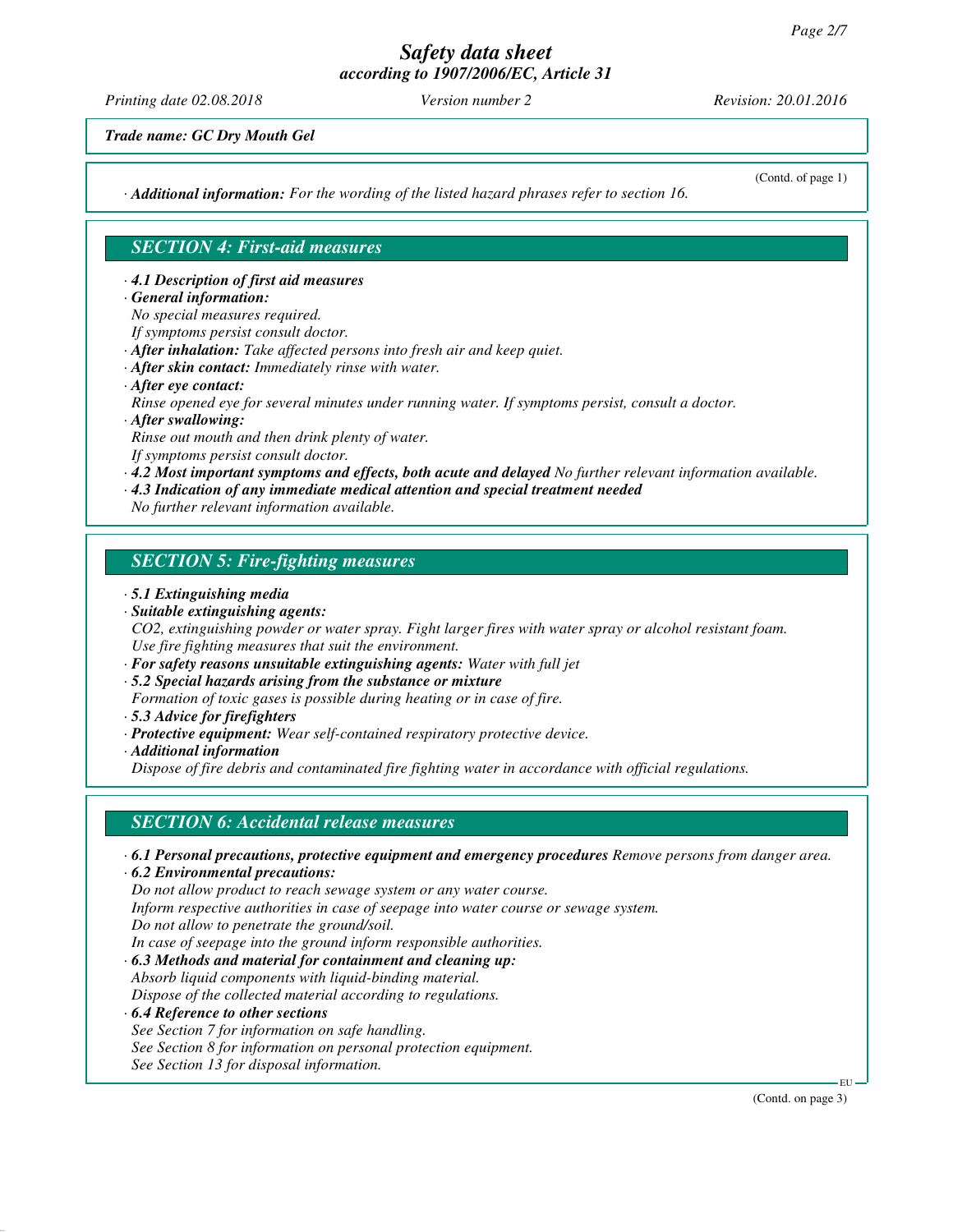*Printing date 02.08.2018 Version number 2 Revision: 20.01.2016*

*Trade name: GC Dry Mouth Gel*

(Contd. of page 2)

#### *SECTION 7: Handling and storage*

- *· 7.1 Precautions for safe handling No special precautions are necessary if used correctly.*
- *· Information about protection against explosions and fires: No special measures required.*
- *· 7.2 Conditions for safe storage, including any incompatibilities*
- *· Storage:*
- *· Requirements to be met by storerooms and receptacles: Store only in unopened original receptacles.*
- *· Information about storage in one common storage facility: Store away from foodstuffs.*
- *· Further information about storage conditions: None.*
- *· 7.3 Specific end use(s) No further relevant information available.*

#### *SECTION 8: Exposure controls/personal protection*

*· Additional information about design of technical systems: No further data; see item 7.*

- *· 8.1 Control parameters*
- *· Components with limit values that require monitoring at the workplace:*
- *The product does not contain any relevant quantities of materials with critical values that have to be monitored at the workplace.*
- *· Additional information: The lists that were valid during the creation were used as basis.*
- *· 8.2 Exposure controls*
- *· Personal protective equipment:*
- *· General protective and hygienic measures: The usual precautionary measures for handling chemicals should be followed. Wash hands before breaks and at the end of work.*
- *· Breathing equipment: Suitable respiratory protective device recommended.*
- *· Protection of hands: Protective gloves*
- *· Material of gloves*

*The selection of the suitable gloves does not only depend on the material, but also on further marks of quality and varies from manufacturer to manufacturer. As the product is a preparation of several substances, the resistance of the glove material can not be calculated in advance and has therefore to be checked prior to the application.*

*· Penetration time of glove material*

*The exact break through time has to be found out by the manufacturer of the protective gloves and has to be observed.*

*· Eye protection: Safety glasses*

| $\cdot$ 9.1 Information on basic physical and chemical properties<br><b>General Information</b> |                    |  |
|-------------------------------------------------------------------------------------------------|--------------------|--|
| $\cdot$ Appearance:                                                                             |                    |  |
| Form:                                                                                           | Fluid              |  |
| Color:                                                                                          | <i>Transparent</i> |  |
| $\cdot$ Odor:                                                                                   | Characteristic     |  |
| ⋅ Odor threshold:                                                                               | Not determined.    |  |
| $\cdot$ pH-value at 20 °C:                                                                      | 7                  |  |
| $\cdot$ Change in condition                                                                     |                    |  |
| <b>Melting point/Melting range:</b>                                                             | Undetermined.      |  |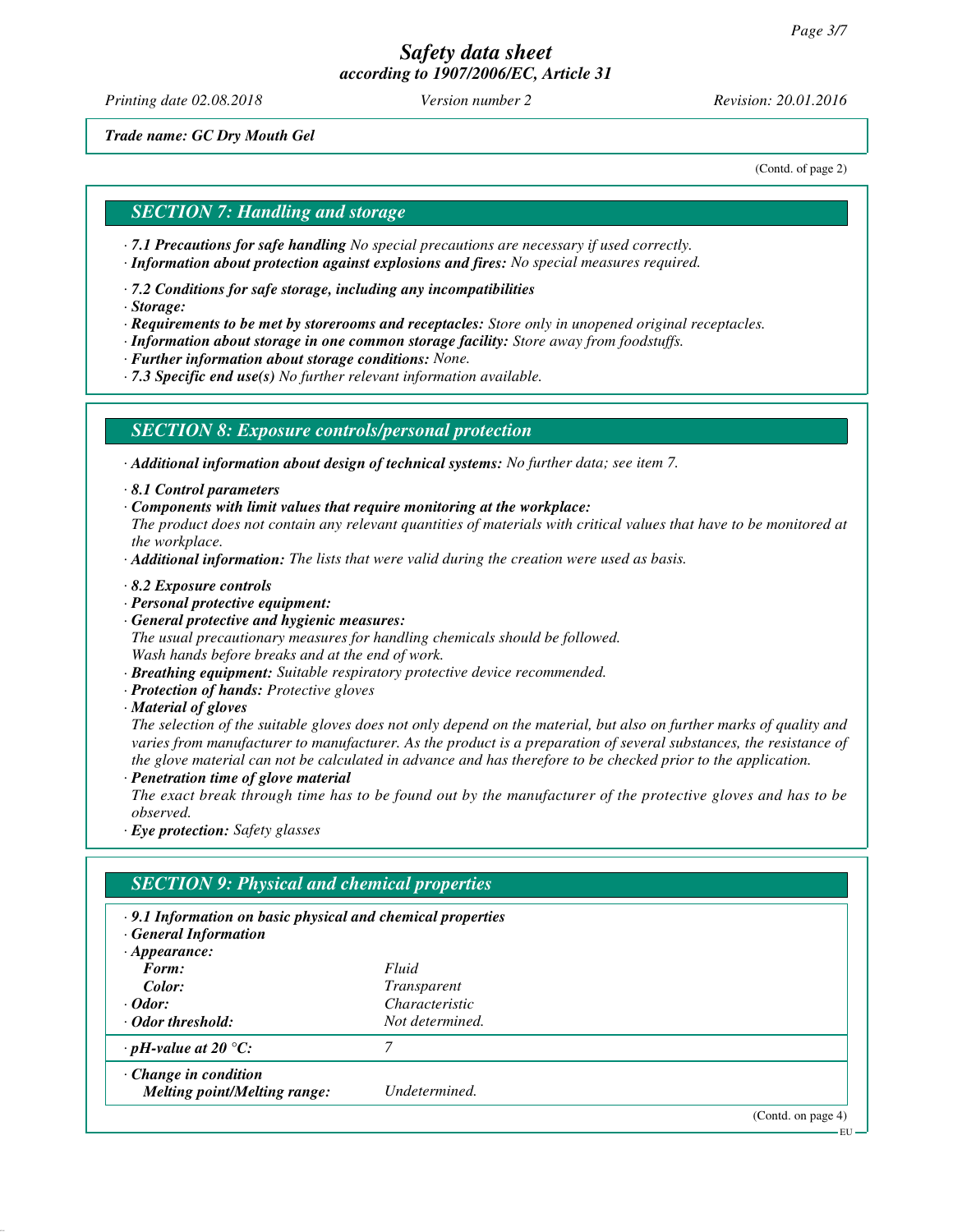| Printing date 02.08.2018                                                                                      | Version number 2                                                                    | Revision: 20.01.2016 |
|---------------------------------------------------------------------------------------------------------------|-------------------------------------------------------------------------------------|----------------------|
| Trade name: GC Dry Mouth Gel                                                                                  |                                                                                     |                      |
|                                                                                                               |                                                                                     | (Contd. of page 3)   |
| <b>Boiling point/Boiling range:</b>                                                                           | Undetermined.                                                                       |                      |
| · Flash point:                                                                                                | Not applicable.                                                                     |                      |
| · Flammability (solid, gaseous):                                                                              | Not applicable.                                                                     |                      |
| · Ignition temperature:                                                                                       | Undetermined.                                                                       |                      |
| · Decomposition temperature:                                                                                  | Not determined.                                                                     |                      |
| · Auto igniting:                                                                                              | Product is not selfigniting.                                                        |                      |
| · Danger of explosion:                                                                                        | Product does not present an explosion hazard.                                       |                      |
| · Explosion limits:<br>Lower:<br><b>Upper:</b>                                                                | Not determined.<br>Not determined.                                                  |                      |
| · Vapor pressure:                                                                                             | Not determined.                                                                     |                      |
| $\cdot$ Density at 20 $\degree$ C:<br>$\cdot$ Relative density<br>· Vapor density<br>$\cdot$ Evaporation rate | $1.2$ g/cm <sup>3</sup><br>Not determined.<br>Not determined.<br>Not determined.    |                      |
| · Solubility in / Miscibility with<br>Water:                                                                  | Fully miscible.                                                                     |                      |
| · Partition coefficient (n-octanol/water): Not determined.                                                    |                                                                                     |                      |
| · Viscosity:<br>Dynamic:<br>Kinematic:                                                                        | Not determined.<br>Not determined.                                                  |                      |
| · Solvent content:<br>Organic solvents:<br>Water:<br>$VOC$ (EC)<br>.9.2 Other information                     | $0.0\%$<br>35.6%<br>$0.0 \text{ g/l}$<br>No further relevant information available. |                      |

## *SECTION 10: Stability and reactivity*

- *· 10.1 Reactivity No further relevant information available.*
- *· 10.2 Chemical stability*
- *· Thermal decomposition / conditions to be avoided: No decomposition if used according to specifications.*
- *· 10.3 Possibility of hazardous reactions No dangerous reactions known.*
- *· 10.4 Conditions to avoid No further relevant information available.*
- *· 10.5 Incompatible materials: No further relevant information available.*
- *· 10.6 Hazardous decomposition products: No dangerous decomposition products known.*

# *SECTION 11: Toxicological information*

*· 11.1 Information on toxicological effects*

*· Acute toxicity: Based on available data, the classification criteria are not met.*

- *· LD/LC50 values that are relevant for classification: No further relevant information available.*
- *· Primary irritant effect:*

*· on the skin: Based on available data, the classification criteria are not met.*

(Contd. on page 5)

EU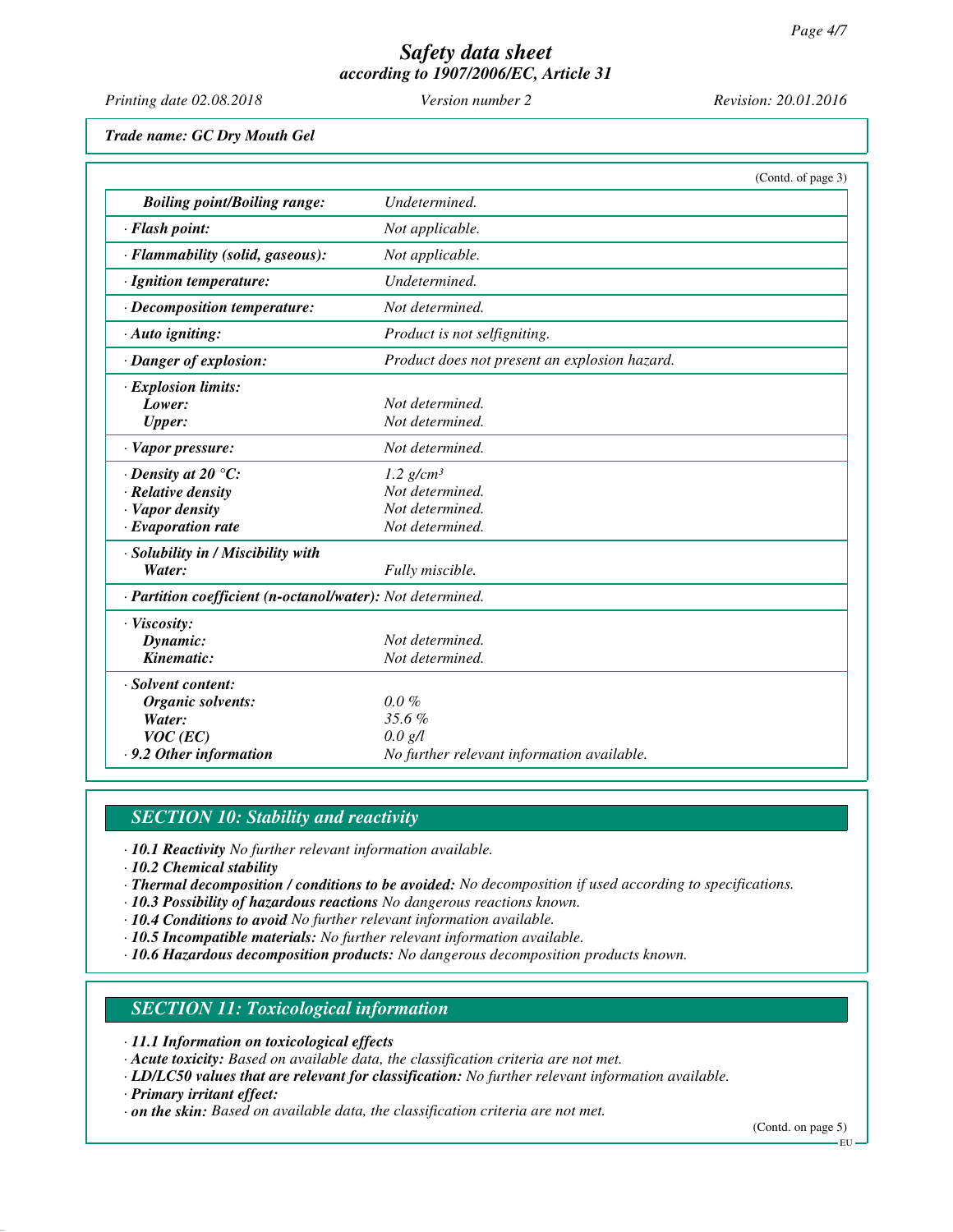*Printing date 02.08.2018 Version number 2 Revision: 20.01.2016*

(Contd. of page 4)

*Trade name: GC Dry Mouth Gel*

- *· on the eye: Based on available data, the classification criteria are not met.*
- *· Sensitization: Based on available data, the classification criteria are not met.*

*· Additional toxicological information:*

*· OSHA-Ca (Occupational Safety & Health Administration)*

*None of the ingredients is listed.*

*· Repeated dose toxicity No further relevant information available.*

- *· CMR effects (carcinogenity, mutagenicity and toxicity for reproduction)*
- *· Germ cell mutagenicity Based on available data, the classification criteria are not met.*
- *· Carcinogenicity Based on available data, the classification criteria are not met.*
- *· Reproductive toxicity Based on available data, the classification criteria are not met.*
- *· STOT-single exposure Based on available data, the classification criteria are not met.*
- *· STOT-repeated exposure Based on available data, the classification criteria are not met.*
- *· Aspiration hazard Based on available data, the classification criteria are not met.*

### *SECTION 12: Ecological information*

#### *· 12.1 Toxicity*

- *· Aquatic toxicity: No further relevant information available.*
- *· 12.2 Persistence and degradability No further relevant information available.*
- *· 12.3 Bioaccumulative potential No further relevant information available.*
- *· 12.4 Mobility in soil No further relevant information available.*
- *· Additional ecological information:*
- *· General notes:*
- *Water hazard class 3 (Self-assessment): extremely hazardous for water*

*Do not allow product to reach ground water, water course or sewage system, even in small quantities. Danger to drinking water if even extremely small quantities leak into the ground.*

- *· 12.5 Results of PBT and vPvB assessment*
- *· PBT: Not applicable.*
- *· vPvB: Not applicable.*
- *· 12.6 Other adverse effects No further relevant information available.*

### *SECTION 13: Disposal considerations*

- *· 13.1 Waste treatment methods*
- *· European waste catalogue*

| 18 00 00 WASTES FROM HUMAN OR ANIMAL HEALTH CARE AND/OR RELATED RESEARCH (except |
|----------------------------------------------------------------------------------|
| kitchen and restaurant wastes not arising from immediate health care)            |

*18 01 00 wastes from natal care, diagnosis, treatment or prevention of disease in humans*

18 01 06\* chemicals consisting of or containing hazardous substances

*· Uncleaned packagings:*

*· Recommendation: Disposal must be made according to official regulations.*

*· Recommended cleansing agent: Water, if necessary with cleansing agents.*

(Contd. on page 6)

EU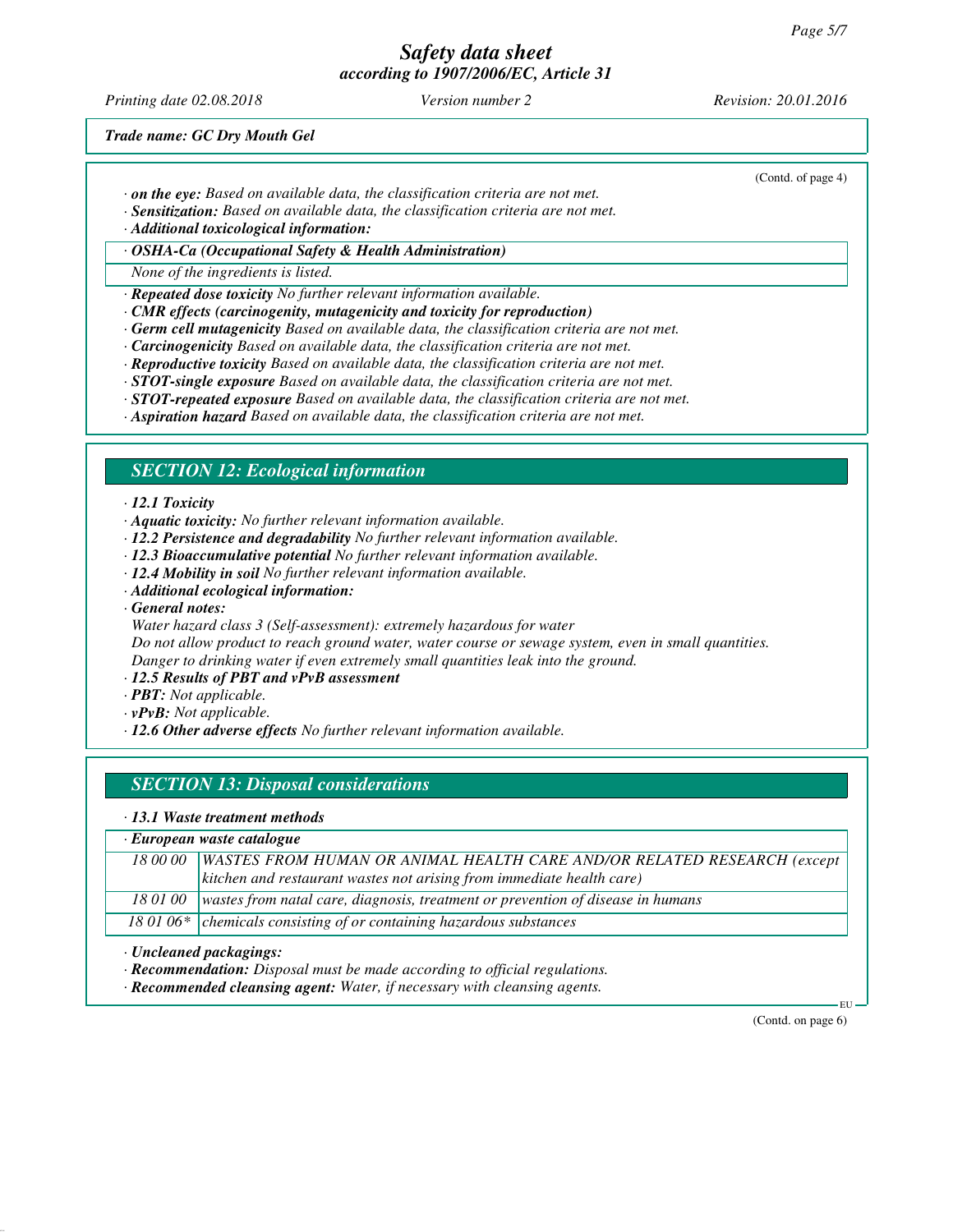*Printing date 02.08.2018 Version number 2 Revision: 20.01.2016*

*Trade name: GC Dry Mouth Gel*

(Contd. of page 5)

| <b>SECTION 14: Transport information</b>                                                       |                 |  |
|------------------------------------------------------------------------------------------------|-----------------|--|
| $\cdot$ 14.1 UN-Number<br>· ADR, ADN, IMDG, IATA                                               | not regulated   |  |
| $\cdot$ 14.2 UN proper shipping name<br>· ADR, ADN, IMDG, IATA                                 | not regulated   |  |
| $\cdot$ 14.3 Transport hazard class(es)                                                        |                 |  |
| · ADR, ADN, IMDG, IATA<br>· Class                                                              | not regulated   |  |
| $\cdot$ 14.4 Packing group<br>· ADR, IMDG, IATA                                                | not regulated   |  |
| $\cdot$ 14.5 Environmental hazards:<br>$\cdot$ Marine pollutant:                               | No              |  |
| $\cdot$ 14.6 Special precautions for user                                                      | Not applicable. |  |
| $\cdot$ 14.7 Transport in bulk according to Annex II of<br><b>MARPOL73/78 and the IBC Code</b> | Not applicable. |  |
| · UN "Model Regulation":                                                                       | not regulated   |  |

### *SECTION 15: Regulatory information*

*· 15.1 Safety, health and environmental regulations/legislation specific for the substance or mixture · Sara*

*· Section 355 (extremely hazardous substances):*

*None of the ingredient is listed.*

*· Section 313 (Specific toxic chemical listings):*

*None of the ingredients is listed.*

*· Proposition 65*

*· Chemicals known to cause cancer:*

*None of the ingredients is listed.*

*· Chemicals known to cause reproductive toxicity for females:*

*None of the ingredients is listed.*

*· Chemicals known to cause reproductive toxicity for males:*

*None of the ingredients is listed.*

*· Chemicals known to cause developmental toxicity:*

*None of the ingredients is listed.*

*· Carcinogenic categories*

*· EPA (Environmental Protection Agency)*

*None of the ingredients is listed.*

*· TLV (Threshold Limit Value established by ACGIH)*

*None of the ingredients is listed.*

*· MAK (German Maximum Workplace Concentration)*

*None of the ingredients is listed.*

(Contd. on page 7)

**EU**